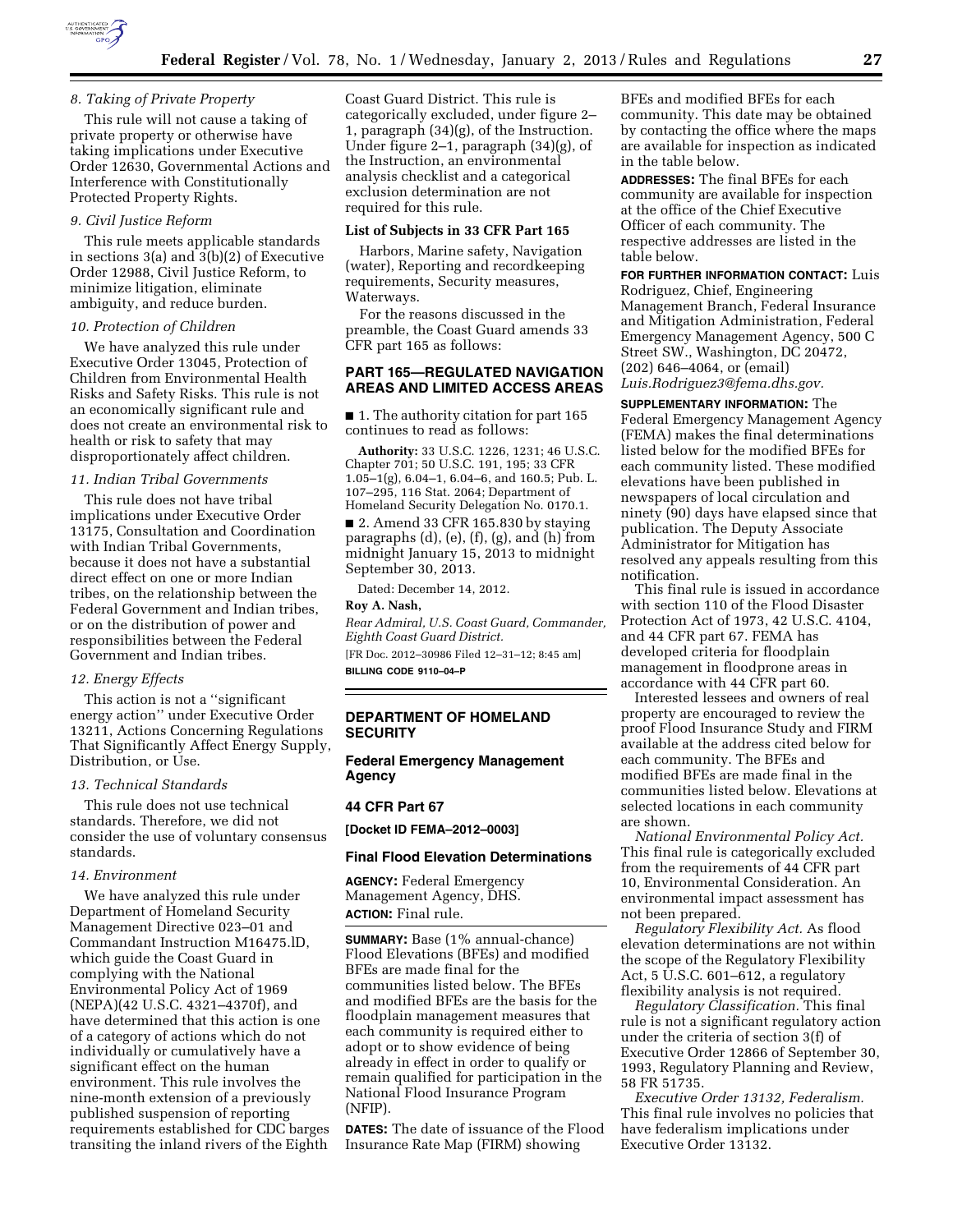*Executive Order 12988, Civil Justice Reform.* This final rule meets the applicable standards of Executive Order 12988.

# **List of Subjects in 44 CFR Part 67**

Administrative practice and procedure, Flood insurance, Reporting and recordkeeping requirements.

Accordingly, 44 CFR part 67 is amended as follows:

# **PART 67—[AMENDED]**

■ 1. The authority citation for part 67 continues to read as follows:

**Authority:** 42 U.S.C. 4001 *et seq.;*  Reorganization Plan No. 3 of 1978, 3 CFR, 1978 Comp., p. 329; E.O. 12127, 44 FR 19367, 3 CFR, 1979 Comp., p. 376.

# **§ 67.11 [Amended]**

■ 2. The tables published under the authority of § 67.11 are amended as follows:

| Flooding source(s) | Location of referenced elevation                                                               | *Elevation in feet<br>(NGVD)<br>+Elevation in feet<br>(NAVD)<br>#Depth in feet<br>above ground<br>$\land$ Elevation in me-<br>ters (MSL)<br>modified | Communities<br>affected                                                                |
|--------------------|------------------------------------------------------------------------------------------------|------------------------------------------------------------------------------------------------------------------------------------------------------|----------------------------------------------------------------------------------------|
|                    | <b>Middlesex County, Connecticut (All Jurisdictions)</b><br>Docket No.: FEMA-B-1232            |                                                                                                                                                      |                                                                                        |
| Long Island Sound  | Approximately 1,000 feet south of the intersection of U.S.<br>Route 1 and Chapman Beach Drive. | $+10$                                                                                                                                                | Borough of Fenwick, Town<br>of Clinton, Town of Old<br>Saybrook, Town of<br>Westbrook. |
|                    | Approximately 400 feet southeast of the intersection of                                        | $+24$                                                                                                                                                |                                                                                        |

Hartlands Drive and Sea Lane No. 1.

\* National Geodetic Vertical Datum.

+ North American Vertical Datum.

# Depth in feet above ground.

∧ Mean Sea Level, rounded to the nearest 0.1 meter.

### **Borough of Fenwick**

Maps are available for inspection at the Fenwick Borough Municipal Office, 580 Maple Avenue, Old Saybrook, CT 06475. **Town of Clinton** 

Maps are available for inspection at the Town Hall, 54 East Main Street, Clinton, CT 06413.

**Town of Old Saybrook** 

Maps are available for inspection at the Town Hall, 302 Main Street, Old Saybrook, CT 06475.

**Town of Westbrook** 

Maps are available for inspection at the Town Hall, 866 Boston Post Road, Westbrook, CT 06498.

### **Larimer County, Colorado, and Incorporated Areas Docket No.: FEMA–B–1226**

| Little Thompson River                 | At the downstream side of Weld County Road 1                                  | +4935   | Town of Berthoud, Unincor-<br>porated Areas of Larimer<br>County. |
|---------------------------------------|-------------------------------------------------------------------------------|---------|-------------------------------------------------------------------|
|                                       | Approximately 0.38 mile upstream of Little Thompson<br>Drive.                 | $+5093$ |                                                                   |
| Little Thompson River-Spill<br>Reach. | Approximately 285 feet upstream of the Little Thompson<br>River confluence.   | +5009   | Unincorporated Areas of<br>Larimer County.                        |
|                                       | Approximately 1,500 feet upstream of the Little Thompson<br>River confluence. | $+5015$ |                                                                   |

\* National Geodetic Vertical Datum.

+ North American Vertical Datum.

# Depth in feet above ground.

∧ Mean Sea Level, rounded to the nearest 0.1 meter.

### **ADDRESSES**

### **Town of Berthoud**

Maps are available for inspection at 935 10th Street, Berthoud, CO 80513.

### **Unincorporated Areas of Larimer County**

Maps are available for inspection at 200 West Oak Street, 2nd Floor, Fort Collins, CO 80522.

| Coweta County, Georgia, and Incorporated Areas<br>Docket No.: FEMA-B-1233 |                                                                        |        |                                           |
|---------------------------------------------------------------------------|------------------------------------------------------------------------|--------|-------------------------------------------|
| Chattahoochee River                                                       | Approximately 1,850 feet downstream of the Heard Coun-<br>ty boundary. | +686   | Unincorporated Areas of<br>Coweta County. |
|                                                                           | Approximately 4.1 miles upstream of the Cedar Creek<br>confluence.     | $+720$ |                                           |
| Little Wahoo Creek                                                        | Approximately 150 feet upstream of the Wahoo Creek<br>confluence.      | +799   | Unincorporated Areas of<br>Coweta County. |

**ADDRESSES**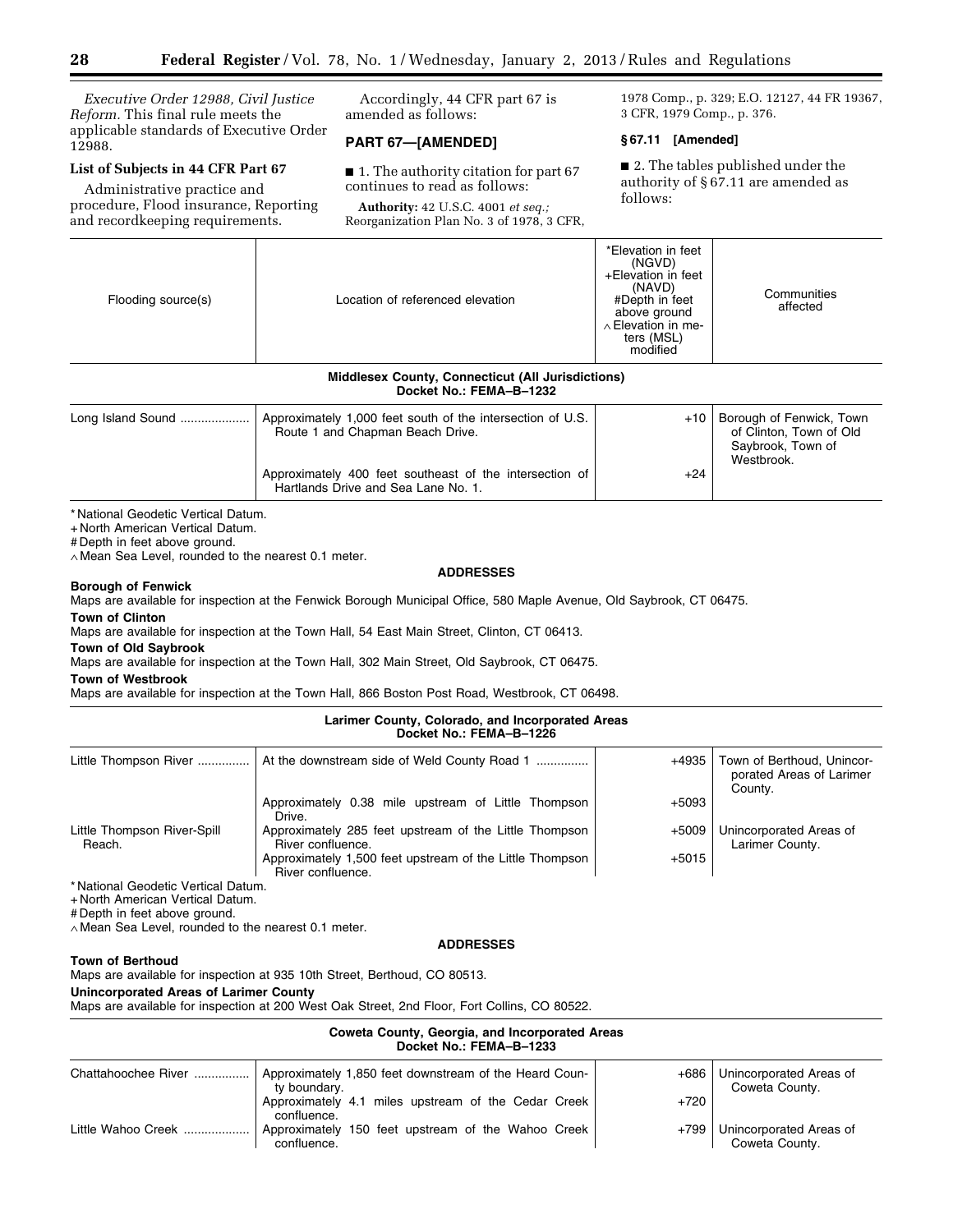| Flooding source(s)                                       | Location of referenced elevation                                                                                           | *Elevation in feet<br>(NGVD)<br>+Elevation in feet<br>(NAVD)<br>#Depth in feet<br>above ground<br>$\land$ Elevation in me-<br>ters (MSL)<br>modified | Communities<br>affected                                        |
|----------------------------------------------------------|----------------------------------------------------------------------------------------------------------------------------|------------------------------------------------------------------------------------------------------------------------------------------------------|----------------------------------------------------------------|
| Snake Creek                                              | Approximately 1.49 miles upstream of Fast Guard Farms                                                                      | $+869$<br>$+799$                                                                                                                                     | City of Newnan, Unincor-<br>porated Areas of Coweta<br>County. |
| Tributary 1 to Snake Creek<br>Tributary 1 to Wahoo Creek | Approximately 0.5 mile upstream of Dixon Street<br>Approximately 1,125 feet upstream of Pickens Drive                      | $+927$<br>$+875$<br>$+897$<br>+842                                                                                                                   | City of Newnan.<br>City of Newnan, Unincor-                    |
| Tributary 10 to Wahoo Creek                              | Approximately 400 feet upstream of Wood Trail                                                                              | $+941$<br>$+880$                                                                                                                                     | porated Areas of Coweta<br>County.<br>City of Newnan.          |
| Tributary 11 to Wahoo Creek                              | Approximately 0.63 mile upstream of the Wahoo Creek<br>confluence.                                                         | $+934$<br>+881                                                                                                                                       | City of Newnan.                                                |
| Tributary 12 to Wahoo Creek                              | Approximately 1,400 feet upstream of Roberts Road                                                                          | $+906$<br>$+897$                                                                                                                                     | City of Newnan.                                                |
| Tributary 2 to Snake Creek                               | Approximately 600 feet upstream of Dewey Street<br>Approximately 700 feet upstream of Maple Drive                          | $+944$<br>$+892$<br>$+928$                                                                                                                           | City of Newnan.                                                |
| Tributary 2 to Wahoo Creek                               |                                                                                                                            | $+860$                                                                                                                                               | City of Newnan, Unincor-<br>porated Areas of Coweta<br>County. |
| Tributary 3 to Wahoo Creek                               | Approximately 1,200 feet upstream of Jefferson Street<br>At the Tributary 2 to Wahoo Creek confluence                      | $+920$<br>$+868$<br>$+885$                                                                                                                           | City of Newnan.                                                |
| Tributary 4 to Wahoo Creek                               | Approximately 360 feet upstream of the detention pond                                                                      | +871<br>$+885$                                                                                                                                       | City of Newnan.                                                |
| Tributary 5 to Wahoo Creek                               | Approximately 580 feet upstream of the Tributary 2 to<br>Wahoo Creek confluence.                                           | $+879$<br>$+888$                                                                                                                                     | City of Newnan.                                                |
| Tributary 6 to Wahoo Creek                               | Approximately 210 feet upstream of the Tributary 2 to<br>Wahoo Creek confluence.                                           | +882                                                                                                                                                 | City of Newnan.                                                |
| Tributary 7 to Wahoo Creek                               | Approximately 140 feet upstream of Ashley Park Drive                                                                       | $+897$<br>$+860$                                                                                                                                     | City of Newnan, Unincor-<br>porated Areas of Coweta<br>County. |
| Tributary 8 to Wahoo Creek                               | Approximately 1,650 feet upstream of Marathon Street<br>Approximately 0.41 mile upstream of the Wahoo Creek<br>confluence. | $+898$<br>+861<br>+899                                                                                                                               | City of Newnan.                                                |
| Tributary 9 to Wahoo Creek                               | Approximately 1,800 feet upstream of the Wahoo Creek                                                                       | $+874$<br>$+905$                                                                                                                                     | City of Newnan.                                                |
| Wahoo Creek                                              | confluence.                                                                                                                | $+701$                                                                                                                                               | City of Newnan, Unincor-<br>porated Areas of Coweta<br>County. |
|                                                          | Approximately 960 feet upstream of Paul Street                                                                             | $+945$                                                                                                                                               |                                                                |

\* National Geodetic Vertical Datum.

+ North American Vertical Datum.

# Depth in feet above ground.

 $\overline{a}$ 

∧ Mean Sea Level, rounded to the nearest 0.1 meter.

# **ADDRESSES**

**City of Newnan**  Maps are available for inspection at the Public Works Department, 25 LaGrange Street, Newnan, GA 30263.

# **Unincorporated Areas of Coweta County**

Maps are available for inspection at the Coweta County Development and Engineering Department, 21 East Washington Street, Newnan, GA 30263.

| Darlington County, South Carolina, and Incorporated Areas<br>Docket No.: FEMA-B-1145 |                                                                           |        |                                                      |
|--------------------------------------------------------------------------------------|---------------------------------------------------------------------------|--------|------------------------------------------------------|
|                                                                                      | Beaverdam Creek …………………   At the confluence with Black Creek ……………………………… |        | +178   Unincorporated Areas of<br>Darlington County. |
|                                                                                      | Approximately 0.7 mile upstream of Bobo Newsom High-<br>wav.              | $+189$ |                                                      |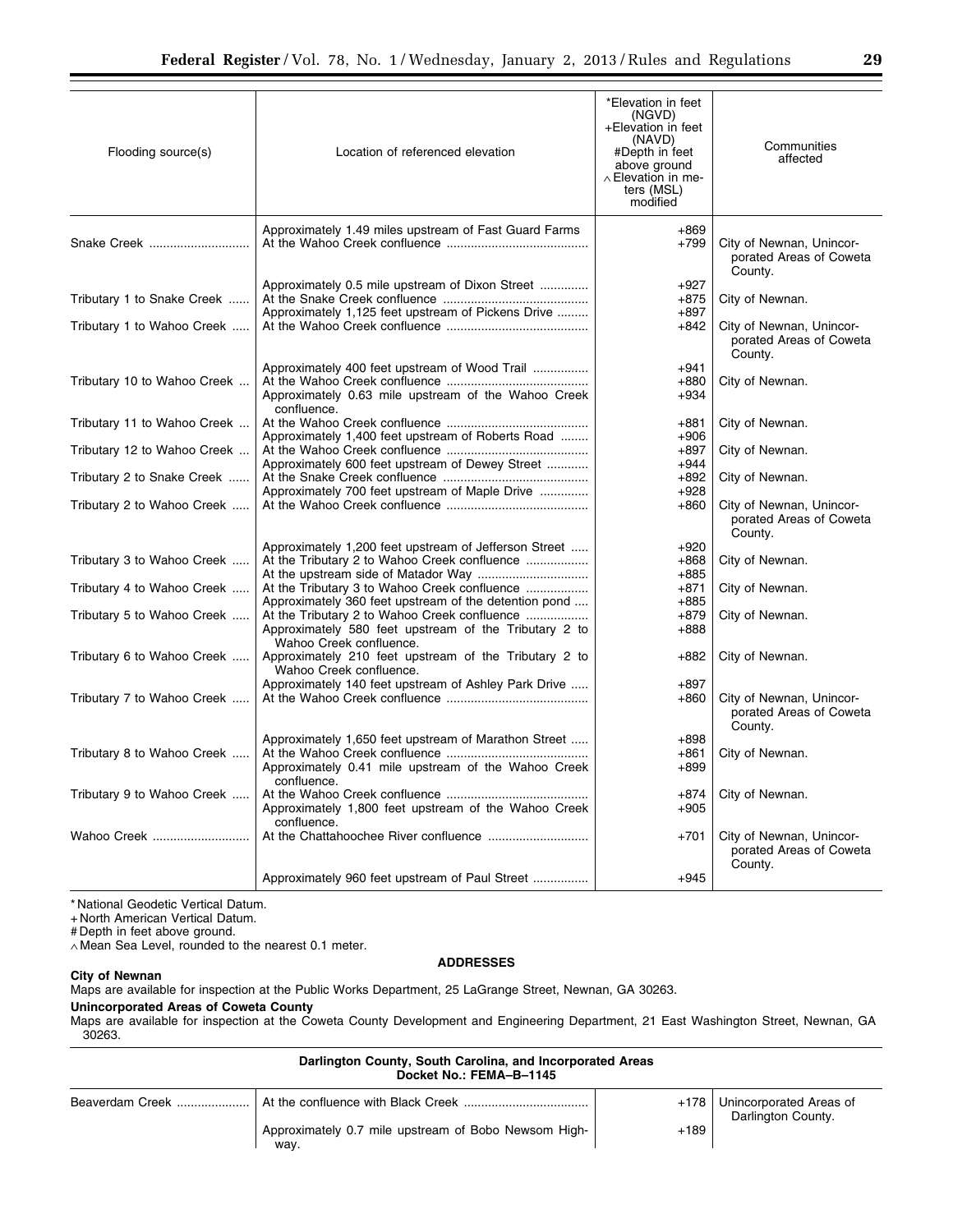| Flooding source(s)           | Location of referenced elevation                                                                                                                                                 | *Elevation in feet<br>(NGVD)<br>+Elevation in feet<br>(NAVD)<br>#Depth in feet<br>above ground<br>$\land$ Elevation in me-<br>ters (MSL)<br>modified | Communities<br>affected                                                  |
|------------------------------|----------------------------------------------------------------------------------------------------------------------------------------------------------------------------------|------------------------------------------------------------------------------------------------------------------------------------------------------|--------------------------------------------------------------------------|
| Black Creek (DS)             | Approximately 0.5 mile downstream of Muses Bridge<br>Road.                                                                                                                       | $+77$                                                                                                                                                | City of Darlington, Unincor-<br>porated Areas of Dar-<br>lington County. |
| Black Creek                  | Approximately 1.4 mile downstream of Patrick Highway                                                                                                                             | $+102$<br>$+158$                                                                                                                                     | City of Hartsville, Unincor-<br>porated Areas of Dar-<br>lington County. |
| Black Creek (US)             | Approximately 0.5 mile downstream of New Market Road<br>Approximately 1,148 feet downstream of West Old Cam-<br>den Road.<br>Approximately 2.6 miles upstream of West Old Camden | $+178$<br>$+189$<br>+221                                                                                                                             | Unincorporated Areas of<br>Darlington County.                            |
| Black Creek Tributary 1      | Road.                                                                                                                                                                            | $+85$                                                                                                                                                | Unincorporated Areas of<br>Darlington County.                            |
|                              | Approximately 0.5 mile upstream of the confluence with<br><b>Black Creek.</b>                                                                                                    | $+86$                                                                                                                                                |                                                                          |
| Great Pee Dee River          | Approximately 927 feet downstream of North Main Street                                                                                                                           | $+82$                                                                                                                                                | Unincorporated Areas of<br>Darlington County.                            |
| High Hill Creek              | Approximately 67 feet downstream of Pisgah Road                                                                                                                                  | $+84$<br>$+89$                                                                                                                                       | Unincorporated Areas of<br>Darlington County.                            |
| Indian Creek                 | Approximately 140 feet upstream of Ebenezer Road                                                                                                                                 | $+110$<br>$+117$                                                                                                                                     | City of Darlington, Unincor-<br>porated Areas of Dar-<br>lington County. |
| McCalls Branch               | Approximately 0.5 mile upstream of Rogers Road                                                                                                                                   | $+142$<br>$+166$                                                                                                                                     | Unincorporated Areas of<br>Darlington County.                            |
| Newman Swamp                 | Approximately 364 feet upstream of Buck Reynolds Road<br>Approximately 445 feet downstream of Zion Road                                                                          | $+176$<br>$+149$                                                                                                                                     | Town of Lamar, Unincor-<br>porated Areas of Dar-<br>lington County.      |
| Spring Branch                | Approximately 1,860 feet upstream of Lamar Highway                                                                                                                               | $+152$<br>$+159$                                                                                                                                     | Unincorporated Areas of<br>Darlington County.                            |
| Star Fork Branch             | Approximately 0.9 mile upstream of North 5th Street                                                                                                                              | $+187$<br>$+103$                                                                                                                                     | Unincorporated Areas of<br>Darlington County.                            |
| Star Fork Branch Tributary 1 | Approximately 325 feet upstream of Ebenezer Road                                                                                                                                 | $+114$<br>$+103$                                                                                                                                     | Unincorporated Areas of<br>Darlington County.                            |
|                              | Approximately 733 feet downstream of Ebenezer Road                                                                                                                               | $+120$                                                                                                                                               |                                                                          |

\* National Geodetic Vertical Datum.

+ North American Vertical Datum.

# Depth in feet above ground.

∧ Mean Sea Level, rounded to the nearest 0.1 meter.

### **ADDRESSES**

# **City of Darlington**

Maps are available for inspection at 400 Pearl Street, Darlington, SC 29532.

**City of Hartsville** 

Maps are available for inspection at 133 West Carolina Avenue, Hartsville, SC 29551.

**Town of Lamar** 

Maps are available for inspection at 117 Main Street, Lamar, SC 29069.

### **Unincorporated Areas of Darlington County**

Maps are available for inspection at 1 Public Square, Room 405, Darlington, SC 29532.

| Lake County, Montana, and Incorporated Areas<br>Docket No.: FEMA-B-1233 |                                                       |         |                                         |
|-------------------------------------------------------------------------|-------------------------------------------------------|---------|-----------------------------------------|
| Davton Creek                                                            | Approximately 1,100 feet downstream of U.S. Route 93  | +2897   | Unincorporated Areas of<br>Lake County. |
|                                                                         | Approximately 1,930 feet upstream of Big Meadows Road | $+3196$ |                                         |
| Johnson Creek                                                           |                                                       | $+3078$ | Unincorporated Areas of<br>Lake County. |
|                                                                         | Approximately 1.25 miles upstream of Private Drive    | $+4010$ |                                         |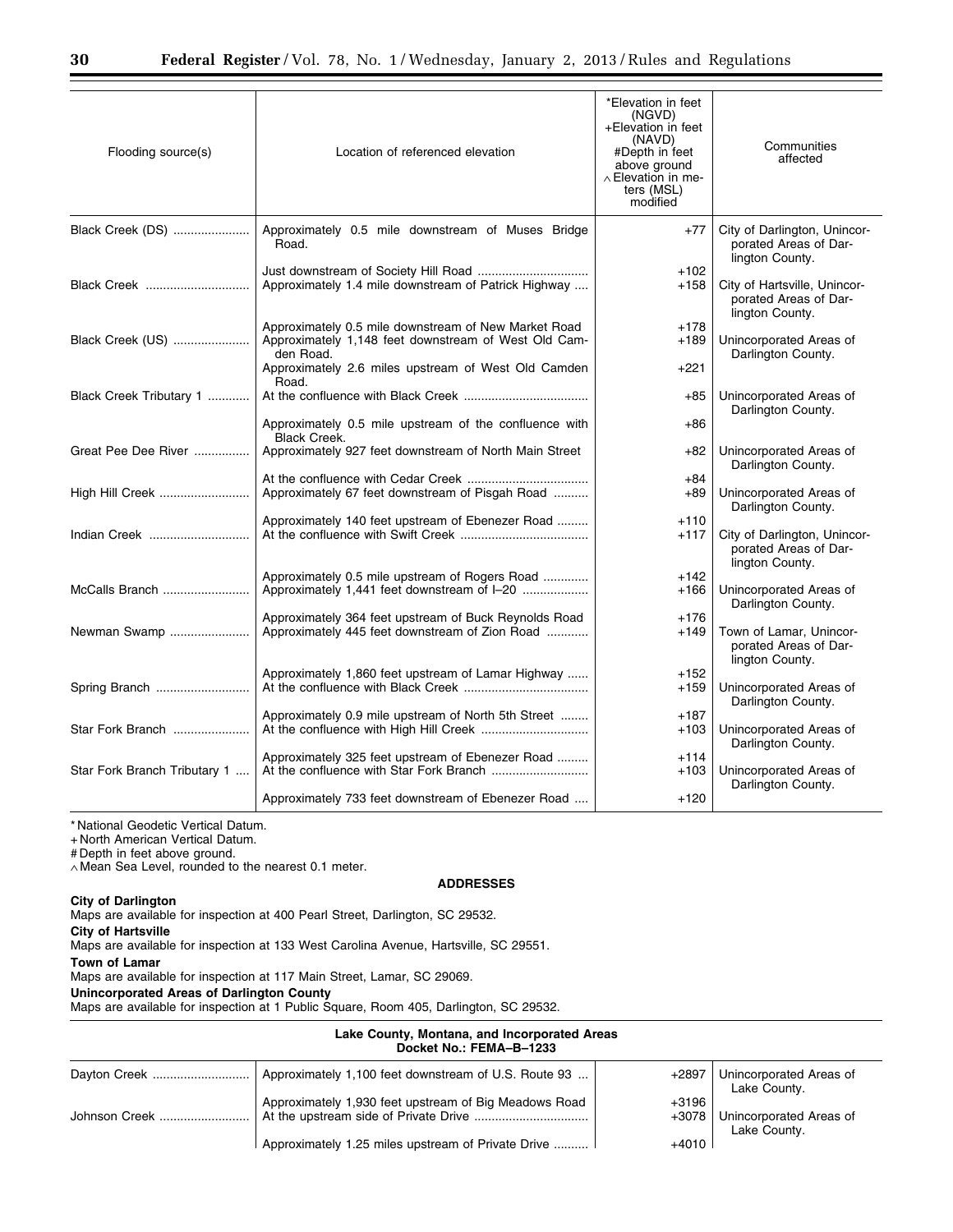| Flooding source(s)                        | Location of referenced elevation                            | *Elevation in feet<br>(NGVD)<br>+Elevation in feet<br>(NAVD)<br>#Depth in feet<br>above ground<br>$\land$ Elevation in me-<br>ters (MSL)<br>modified | Communities<br>affected                                              |
|-------------------------------------------|-------------------------------------------------------------|------------------------------------------------------------------------------------------------------------------------------------------------------|----------------------------------------------------------------------|
| Johnson Creek Overflow<br>(Kelley Drive). | Approximately 840 feet downstream of Sunburst Drive         | $+3082$                                                                                                                                              | Unincorporated Areas of<br>Lake County.                              |
|                                           | Approximately 1,880 feet upstream of Sunburst Drive         | $+3116$                                                                                                                                              |                                                                      |
| Lower Mission Creek                       |                                                             | $+2658$                                                                                                                                              | Unincorporated Areas of<br>Lake County.                              |
|                                           | Approximately 1.67 miles upstream of Old Freight Road       | $+2815$                                                                                                                                              |                                                                      |
|                                           | Approximately 1.87 miles downstream of Old Freight<br>Road. | $+2658$                                                                                                                                              | Unincorporated Areas of<br>Lake County.                              |
|                                           | Approximately 670 feet upstream of Fish Hatchery Road       | $+2735$                                                                                                                                              |                                                                      |
| Swan Lake                                 |                                                             | $+3078$                                                                                                                                              | Unincorporated Areas of<br>Lake County.                              |
| Upper Mission Creek                       | Approximately 90 feet upstream of U.S. Route 20             | +2883                                                                                                                                                | Town of Saint Ignatius, Unin-<br>corporated Areas of Lake<br>County. |
|                                           | Approximately 0.74 mile upstream of Foothills Road          | $+3311$                                                                                                                                              |                                                                      |
|                                           |                                                             |                                                                                                                                                      |                                                                      |

\* National Geodetic Vertical Datum.

+ North American Vertical Datum.

# Depth in feet above ground.

∧ Mean Sea Level, rounded to the nearest 0.1 meter.

### **ADDRESSES**

### **Town of Saint Ignatius**

Maps are available for inspection at 12 1st Avenue, Saint Ignatius, MT 59865.

**Unincorporated Areas of Lake County** 

Maps are available for inspection at 106 4th Avenue East, Polson, MT 59860.

### **Shelby County, Tennessee, and Incorporated Areas Docket No.: FEMA–B–1192**

| Fletcher Creek                | Approximately 100 feet upstream of Bartlett Road                                                                                                            | $+245$                     | City of Memphis, Unincor-<br>porated Areas of Shelby<br>County.      |
|-------------------------------|-------------------------------------------------------------------------------------------------------------------------------------------------------------|----------------------------|----------------------------------------------------------------------|
| Howard Creek                  | Approximately 150 feet upstream of Back Nine Drive<br>Approximately 1,310 feet downstream of Old Brownsville<br>Road.                                       | $+366$<br>$+247$           | City of Bartlett, Unincor-<br>porated Areas of Shelby<br>County.     |
|                               | Approximately 1,115 feet upstream of Billy Maher Road<br>Approximately 650 feet upstream of CSX railroad<br>At the upstream side of Memphis Arlington Road. | $+256$<br>$+261$<br>$+295$ | City of Lakeland                                                     |
| Loosahatchie River Lateral A  | Approximately 200 feet downstream of Gulf Stream Road<br>At the upstream side of Memphis Arlington Road                                                     | $+267$<br>$+281$           | Township of Arlington.                                               |
| Loosahatchie River Lateral CA | At the Loosahatchie River Lateral C confluence<br>Approximately 0.3 mile upstream of Forrest Street                                                         | $+275$<br>$+294$           | Township of Arlington.                                               |
| North Fork Creek Lateral A    | Approximately 0.8 mile upstream of the North Fork Creek<br>confluence.                                                                                      | $+275$                     | City of Millington, Unincor-<br>porated Areas of Shelby<br>County.   |
|                               |                                                                                                                                                             | $+320$                     |                                                                      |
| Wolf Creek Lateral F          | Approximately 125 feet upstream of Wolf River Boulevard                                                                                                     | +274                       | City of Germantown.                                                  |
|                               |                                                                                                                                                             | $+337$                     |                                                                      |
| Wolf River Lateral C          | Approximately 645 feet upstream of the Wolf River Lateral<br>CA confluence.                                                                                 | $+272$                     | City of Germantown.                                                  |
|                               | Approximately 130 feet upstream of Woodruff Drive                                                                                                           | $+311$                     |                                                                      |
| Wolf River Lateral G          | Approximately 0.4 mile upstream of the Wolf River con-<br>fluence.                                                                                          | $+272$                     | City of Germantown, Town<br>of Collierville.                         |
|                               | Approximately 0.5 mile upstream of Fox Hill East Circle                                                                                                     | $+323$                     |                                                                      |
| Wolf River Lateral H          | Approximately 0.3 mile downstream of Wolf River Boule-<br>vard.                                                                                             | $+280$                     | Town of Collierville, Unincor-<br>porated Areas of Shelby<br>County. |
|                               | Approximately 140 feet downstream of State Highway 72                                                                                                       | $+325$                     |                                                                      |
| Wolf River Lateral J          | Approximately 0.4 mile downstream of Shelton Road East                                                                                                      | $+288$                     | Town of Collierville, Unincor-<br>porated Areas of Shelby<br>County. |
|                               | Approximately 130 feet upstream of West White Road                                                                                                          | $+323$                     |                                                                      |

\* National Geodetic Vertical Datum.

+ North American Vertical Datum.